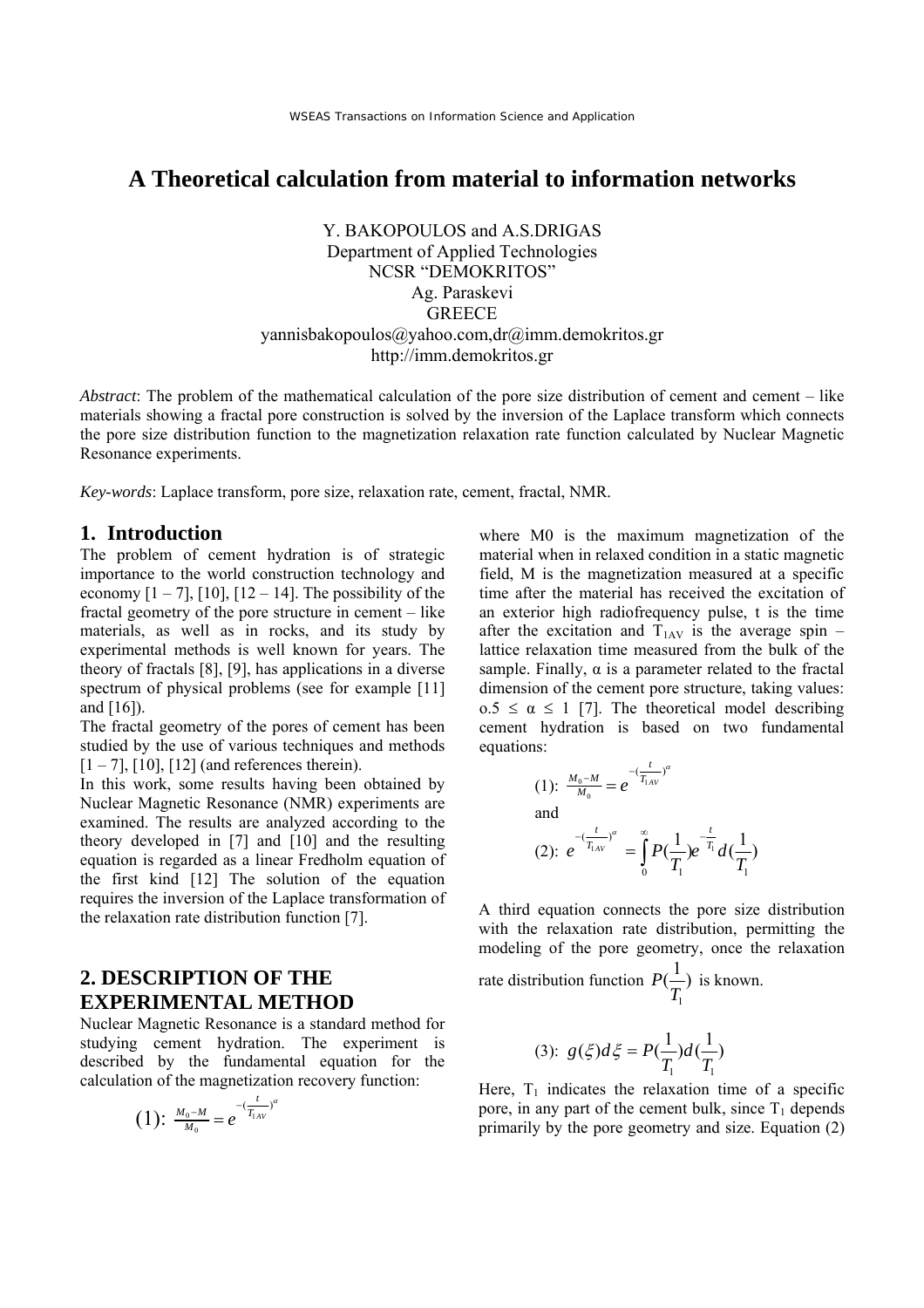connects the local values of  $T_1$  to the average value  $T_{1AV}$ , referring to the cement sample as a whole, during the experiment.

In the next sextion, the solution of Equation (2) is given. For reasons of convenience, the following substitutions are used:

$$
\frac{1}{T_1}=1, \; (\frac{1}{T_{1AV}})^{\alpha}=\lambda,
$$

and equation (2) becomes:

(4): 
$$
\int_{0}^{\infty} Ae^{-lt}P(l) = A_0e^{-\lambda t^{\alpha}}
$$

## **3. THE INVERSION OF THE LAPLACE TRANSFORMATION IN EQUATION (4).**

The equation:

(4): 
$$
\int_{0}^{\infty} Ae^{-lt}P(l) = A_0e^{-\lambda t^{\alpha}}
$$

is in fact a Laplace transformation of the relaxation rate probability distribution  $P(l)$ . The result of the transformation is the average magnetization recovery function  $A_0 e^{-\lambda t^{\alpha}}$  where  $A_0$  is the magnetization at t = 0, λ is the average relaxation rate raised to the  $α$ power. By inverting the transformation, we obtain the equation:

$$
(5): P(l) = q \int_{c-i\infty}^{c+i\infty} e^{-\lambda t^{\alpha}} e^{lt} dt
$$

Where q is a suitable normalization constant.

By the calculation of the integral, the desired probability function will be obtained.

To achieve the calculation, a more suitable path is chosen, such that, united with the straight line  $(c - i\infty, c + i\infty)$  it creates a closed contour in the complex numbers plane which contains no singularities. (Fig. 3). The definition of this path is as follows: Taking the origin as center, a circle of radius R tending to infinity is defined. As R goes on to infinity it will include the points  $c - i\infty$ ,  $c + i\infty$ , as

well as  $-\infty - i\varepsilon$ ,  $-\infty + i\varepsilon$ , where  $\varepsilon$  tends to zero. The arcs from  $c - i\infty$  to  $-\infty - i\varepsilon$  and  $-\infty + i\varepsilon$  to  $c + i\infty$ are included in the new path. A second circle is defined, again having the origin as center but with a radius equal to η, tending to zero. The arc between the two points  $D = -η - ie$  and  $F = -η + ie$  is excluded and the rest of the circle is included in the new path. Finally, the two straight line intervals,  $(-\infty - i\varepsilon, -\eta$ iε) and  $(-\eta + i\varepsilon, -\infty + i\varepsilon)$  are included to complete the closed contour  $A - C - D - E - F - H - B - A$  (Fig. 3), where  $A = c - i\infty$ ,  $C = -\infty - i\varepsilon$ ,  $D = -\eta - i\varepsilon$ ,  $E = \eta$ ,  $F = -\eta + i\varepsilon$ ,  $H = -\infty + i\varepsilon$ ,  $B = c + i\infty$ .

The integral breaks down to the following parts:

 $I_1 =$ *C*  $lt -\lambda t$ *A*  $\int e^{it} e^{-\lambda t^a} dt$  which is an integral along the quadrant of a circle of radius R, tending to infinity, starting from A:  $c - i\infty$  and ending at C:  $-\infty - i\varepsilon$ .

$$
I_2 = \int_{C}^{D} e^{lt} e^{-\lambda t^{\alpha}} dt
$$
 which is an integral along a straight

line parallel to the negative real semiaxis at a distance - ε, from C: - ∞ - iε to D: – η – iε.

 $I_3 =$ *E*  $\int e^{it} e^{-\lambda t^{\alpha}} dt$  which is an integral along the arc of a *D* circle with a radius η tending to zero, from the point D:  $-n$ -iε, through E: η to F:  $-n$ +iε.

$$
I_4 = \int_{E}^{H} e^{lt} e^{-\lambda t^{\alpha}} dt
$$
 which is an integral along a straight line parallel to the negative real semiaxis at a distance  $\varepsilon$ , from F: - $\eta$ +i\varepsilon to H:  $-\infty + i\varepsilon$ 

$$
I_5 = \int_{H}^{B} e^{lt} e^{-\lambda t^{\alpha}} dt
$$
 which is an integral along the

quadrant of a circle of radius R, tending to infinity, starting from H:  $-\infty + i\varepsilon$  to B:  $c + i\infty$ .

I<sub>1</sub> may be transformed as follows:  $t = Re^{i\theta}$ , I<sub>1</sub> =  $-\pi$ 

$$
\int_{-\pi/2}^{\pi} e^{i \operatorname{Re}^{i\theta}} e^{-\lambda R^{\alpha} e^{i\alpha\theta}} dt =
$$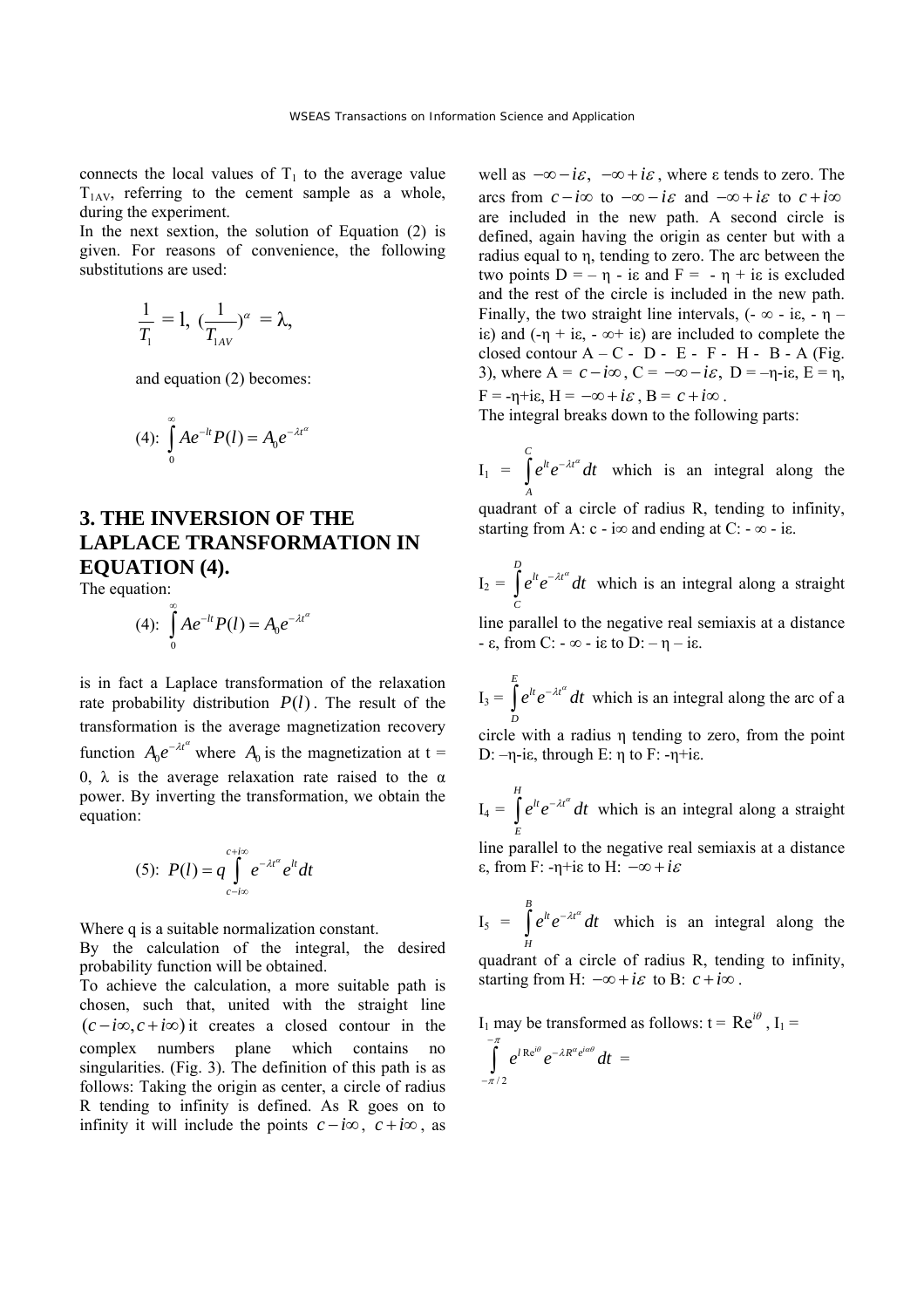$$
= \int_{-\pi/2}^{\pi} \text{Re}^{i\theta} \exp(lRe^{i\theta}) \exp(-\lambda R^{\alpha} e^{i\alpha\theta}) d\theta =
$$

$$
\int_{-\pi/2}^{\pi} \exp(lR(\cos(\theta) + i\sin(\theta))\exp(-\lambda R^{\alpha}(\cos(\alpha\theta) + i\sin(\alpha\theta))d\theta
$$

 $I<sub>5</sub>$  may be transformed in a similar manner:

$$
\begin{aligned} I_5 &= \\ \int\limits_{-\pi}^{\pi/2} \text{Re}^{i\theta} \exp\left\{ \left( \text{IR}(\cos(\theta) + i\sin(\theta)) - (\lambda R^{\alpha}(\cos(\alpha\theta) + i\sin(\alpha\theta)) \right) \right\} d\theta \end{aligned}
$$

In both these integrals, the absolute value of the integrand is:  $exp(lR\cos(\theta) - \lambda R^a\cos(\alpha\theta))$ , where cos(θ) and cos( $\alpha$ θ) are negative quantities and  $\alpha$  < 1. Therefore the integrant exponent, dominated by the term:  $lR\cos(\theta)$  goes to -  $\infty$  as R goes to  $\infty$  and as a result the integrand goes to zero So the contribution of  $I_1$  and  $I_5$  is zero.

Next, I<sub>3</sub> =  
\n
$$
\int_{-\pi}^{\pi} \text{Re}^{i\theta} \exp\{(lR(\cos(\theta) + i\sin(\theta)) - (\lambda R^{\alpha}(\cos(\alpha\theta) + i\sin(\alpha\theta)))\} d\theta
$$

, where now R tends to zero. Again the contribution of  $I<sub>5</sub>$  is zero.

By reversing signs and integration limits and due to symmetry considerations, the contribution of  $I_2 + I_4$  is:

 $I = 2$ 0  $e^{lt}e^{-\lambda t^{\alpha}}dt$ ∞  $\int e^{it} e^{-\lambda t^a} dt$ . This is a real integral, easily

calculated by numerical methods.

### **4. Conclusions**

A method has been presented here for the calculation of the pore size distribution of Ordinary Portland Cement and other cementicious material, such as  $C_3S$ , which show indications of a fractal pore structure, with fractal dimension substantially larger than 2, reaching 2.7 – 2.8. By calculating the parameters  $\alpha$  and T<sub>1AV</sub> through NMR magnetization recovery experiments, inverting the Laplace transformation equation and calculating the ensuing integral, the relaxation rate distribution P( 1 1  $\frac{1}{T_1}$ ) may be calculated. Then, by use of

the equation:

$$
P(\frac{1}{T_1})d(\frac{1}{T_1}) = g(\xi)d\xi [5], [6], [7]
$$

the pore size distribution may be calculated.

This result is very useful in the theoretical and experimental studies for the understanding and improvement of the properties of cement and cement – like materials, which is of strategic value for the economy and the development of new materials and technologies.

### **5. AKNOWLEDGEMENTS**

The authors are grateful to Prof. R. Blinc and his collaborators for introducing them to the subject and for invaluable support and help. To Prof. L. Miljkovic for his precious help with the experimental part of this work. To S. Domoxoudis, Y. Loukidis and L. Koukianakis for invaluable help and technical assistance.

#### **6. References**

- [1]. D. D. Double and A. Hellawell, Nature, *London 261, (1976) p. 486.*
- [2]. D. Pearson and A. J. Allen, *Mat. Sci., 20, (1985), p. 303.*
- [3]. H. F. W. Taylor, *The Chemistry of Cements, Academic Press, London 1964*.
- [4]. A. J. Allen, R. C. Oberthur, D. Pearson, P. Schofield and C. R. Wilding, Phil. Magazine, *B 56, (1987), p. 263.*
- [5]. L. J. Schreiner, J. C. Mc Tavish, L. Miljkovic, M. M. Pintar, R. Blinc, G. Lahajnar, D. Lasic and L. W. Reeves, J. Amer. Ceram. *Soc., 68, (1985), p. 10.*
- [6]. L. Barbic, I. Kocuvan, J. Ursic, G. Lahalnar, R. Blinc, I. Zupancic, S. Zumer, F. Milia and M. M. Pintar, Z. Naturforsch., *43a, (1988), p. 1026*.
- [7]. F. Milia, Y. Bakopoulos and L. Miljkovic, Surface Induced Spin-Lattice Relaxation of Water in Tricalcium Silicate Gels, Z. Naturforsch., *46a, (1991), p. 697 – 699*.
- [8]. B. B. Mandelbrot, The Fractal Geometry of Nature, *Freeman, San Francisco, (1983).*